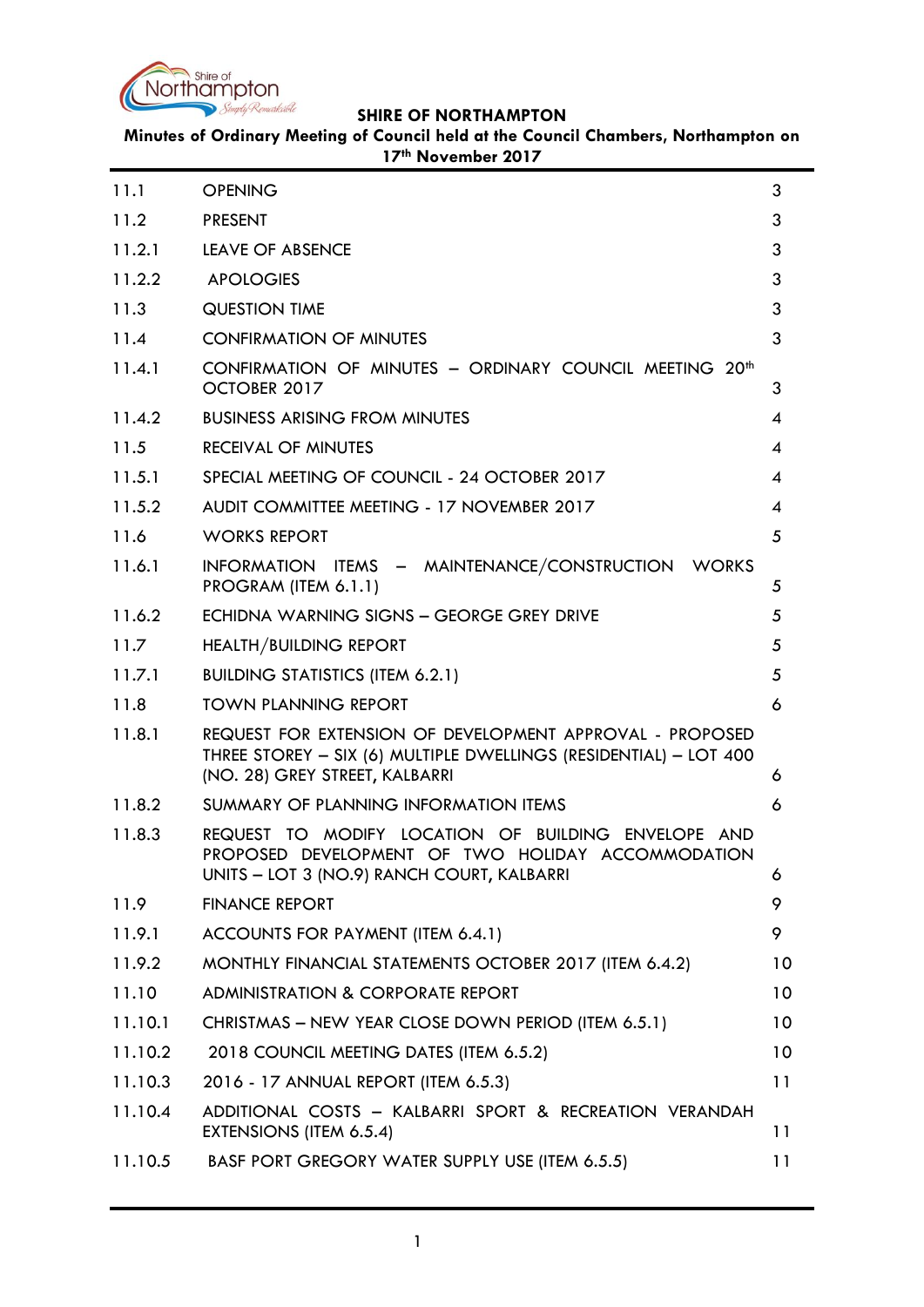

| Minutes of Ordinary Meeting of Council held at the Council Chambers, Northampton on<br>17th November 2017 |                                                                       |    |  |  |  |
|-----------------------------------------------------------------------------------------------------------|-----------------------------------------------------------------------|----|--|--|--|
| 11.10.6                                                                                                   | PARK LAND RUBBISH BIN SURROUNDS (ITEM 6.5.6)                          | 12 |  |  |  |
| 11.10.7                                                                                                   | GLANCE COVE STRATA ACCESS (ITEM 6.5.7)                                | 12 |  |  |  |
| 11.10.8                                                                                                   | PROPOSED NORTHAMPTON TO DONGARA BY-PASS ROAD (ITEM 6.5.8)             | 12 |  |  |  |
| 11.10.9                                                                                                   | COLLOCATION OF KALBARRI TOWN TALK & SEABREES KIDS CARE (ITEM<br>6.5.9 | 13 |  |  |  |
| 11.10.10                                                                                                  | LEASE - PART LOT 101 MITCHELL STREET, HORROCKS (ITEM 6.5.10)          | 13 |  |  |  |
| 11.11                                                                                                     | SHIRE PRESIDENT'S REPORT                                              | 14 |  |  |  |
| 11.12                                                                                                     | DEPUTY SHIRE PRESIDENT'S REPORT                                       | 14 |  |  |  |
| 11.13                                                                                                     | <b>COUNCILLORS' REPORTS</b>                                           | 14 |  |  |  |
| 11.13.1                                                                                                   | <b>CR SMITH</b>                                                       | 14 |  |  |  |
| 11.13.2                                                                                                   | <b>CR SUCKLING</b>                                                    | 14 |  |  |  |
| 11.14                                                                                                     | <b>INFORMATION BULLETIN</b>                                           | 14 |  |  |  |
| 11.15                                                                                                     | NEW ITEMS OF BUSINESS                                                 | 15 |  |  |  |
| 11.16                                                                                                     | NEXT MEETING OF COUNCIL                                               | 15 |  |  |  |
| 11.17                                                                                                     | <b>CLOSURE</b>                                                        | 15 |  |  |  |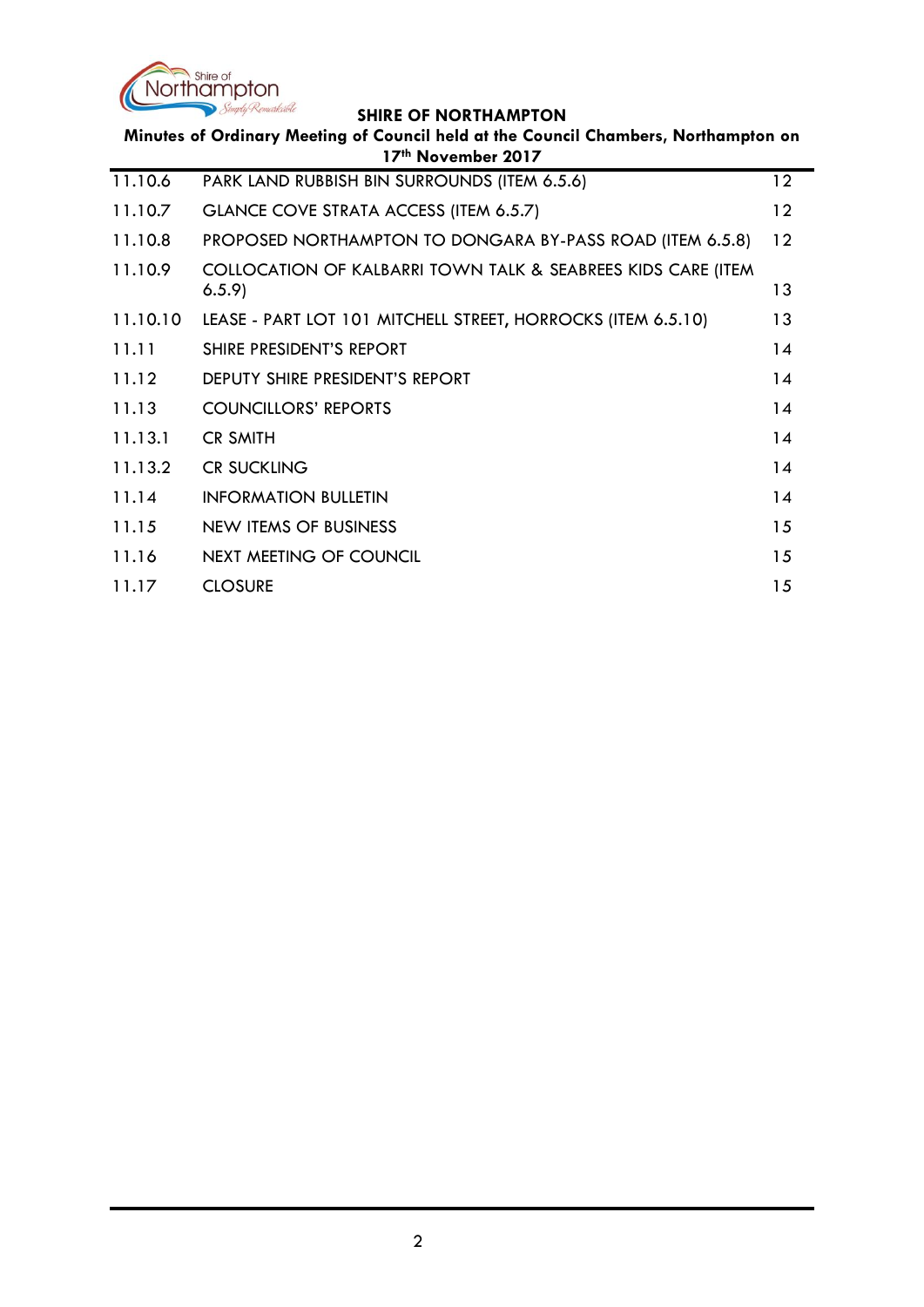

**Minutes of Ordinary Meeting of Council held at the Council Chambers, Northampton on 17th November 2017**

### <span id="page-2-0"></span>**11.1 OPENING**

The President thanked all Councillors, staff and members of the gallery present for their attendance and declared the meeting open at 1.00pm.

### <span id="page-2-1"></span>**11.2 PRESENT**

| Cr C Simkin                                   | President                          | Northampton Ward |
|-----------------------------------------------|------------------------------------|------------------|
| Cr S Krakouer                                 | Vice President                     | Kalbarri Ward    |
| Cr S Stock-Standen                            |                                    | Northampton Ward |
| Cr T Carson                                   |                                    | Northampton Ward |
| Cr R Suckling                                 |                                    | Northampton Ward |
| Cr W Smith                                    |                                    | Kalbarri Ward    |
| Mr Garry Keeffe                               | <b>Chief Executive Officer</b>     |                  |
| Mr Glenn Bangay                               | <b>Principal Building Surveyor</b> |                  |
| Mr Neil Broadhurst<br><b>Manager of Works</b> |                                    |                  |
| <b>Mrs Hayley Williams</b>                    | <b>Principal Planner</b>           |                  |

<span id="page-2-2"></span>11.2.1 LEAVE OF ABSENCE

Nil

<span id="page-2-3"></span>11.2.2 APOLOGIES

Cr Pike & Cr Stewart

#### <span id="page-2-4"></span>**11.3 QUESTION TIME**

Nil

# <span id="page-2-6"></span><span id="page-2-5"></span>**11.4 CONFIRMATION OF MINUTES**

# 11.4.1 CONFIRMATION OF MINUTES - ORDINARY COUNCIL MEETING 20<sup>th</sup> OCTOBER 2017

Moved Cr SUCKLING, seconded Cr CARSON

That the minutes of the Ordinary Meeting of Council held on the 20<sup>th</sup> October 2017 be confirmed as a true and correct record, subject to the following amendments:

 Minute 10.5, be amended to "receive the minutes" not confirm the minutes of the Bush Fire Advisory Committee meeting.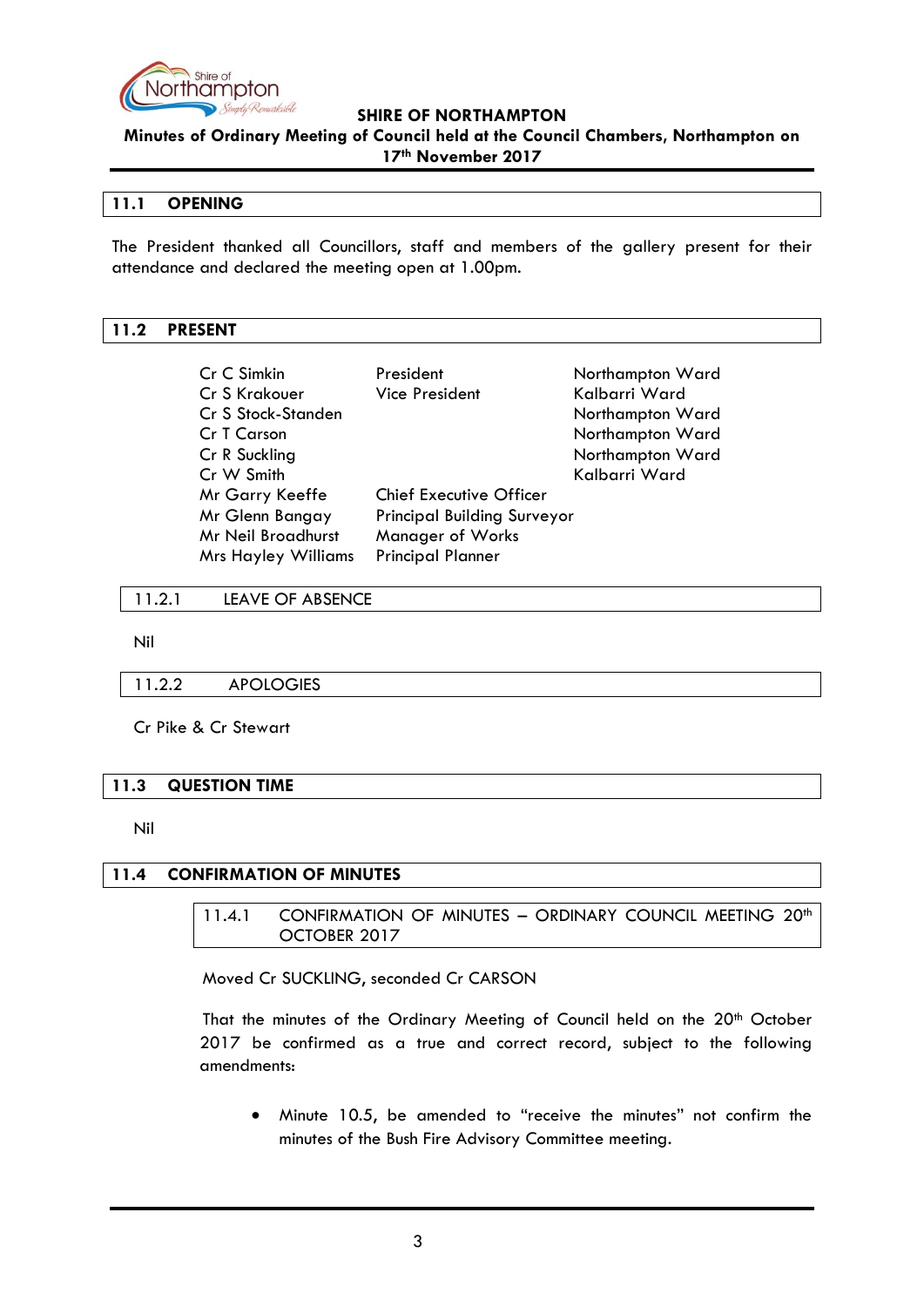

# **Minutes of Ordinary Meeting of Council held at the Council Chambers, Northampton on 17th November 2017**

 Minute 10.10.3, insert the mover and seconder of the motion being Cr Pike and Cr Krakouer.

CARRIED 6/0

#### <span id="page-3-0"></span>11.4.2 BUSINESS ARISING FROM MINUTES

Minute  $10.10.2$  – CEO advised that a grant through the Australian Building Better Regions Fund is currently being prepared and will be lodged in the near future.

Minute 10.10.3 – CEO advised that works on the new nature playground are programmed to commence first weeks of February 2018.

# <span id="page-3-2"></span><span id="page-3-1"></span>**11.5 RECEIVAL OF MINUTES**

### 11.5.1 SPECIAL MEETING OF COUNCIL - 24 OCTOBER 2017

Moved Cr SUCKLING, seconded Cr STOCK-STANDEN

That the minutes of the Special Meeting of Council for the purpose of swearing in of Councillors and the Election of the President, Deputy President, Committees and Delegates held on 24<sup>th</sup> October 2017 be confirmed as a true and correct record.

CARRIED 6/0

# <span id="page-3-3"></span>11.5.2 AUDIT COMMITTEE MEETING - 17 NOVEMBER 2017

Moved Cr SUCKLING, seconded Cr CARSON

That the minutes of the Annual Audit Committee Meeting held on the  $17<sup>th</sup>$ October 2017 be received.

#### CARRIED 6/0

Moved Cr SUCKLING, seconded Cr CARSON

That Council adopt the recommendation of the Audit Committee that the 2016/2017 Annual Report including the Annual Financial Statements and Audit Report as presented be received and the 2016/2017 Management Report as presented be received.

CARRIED 6/0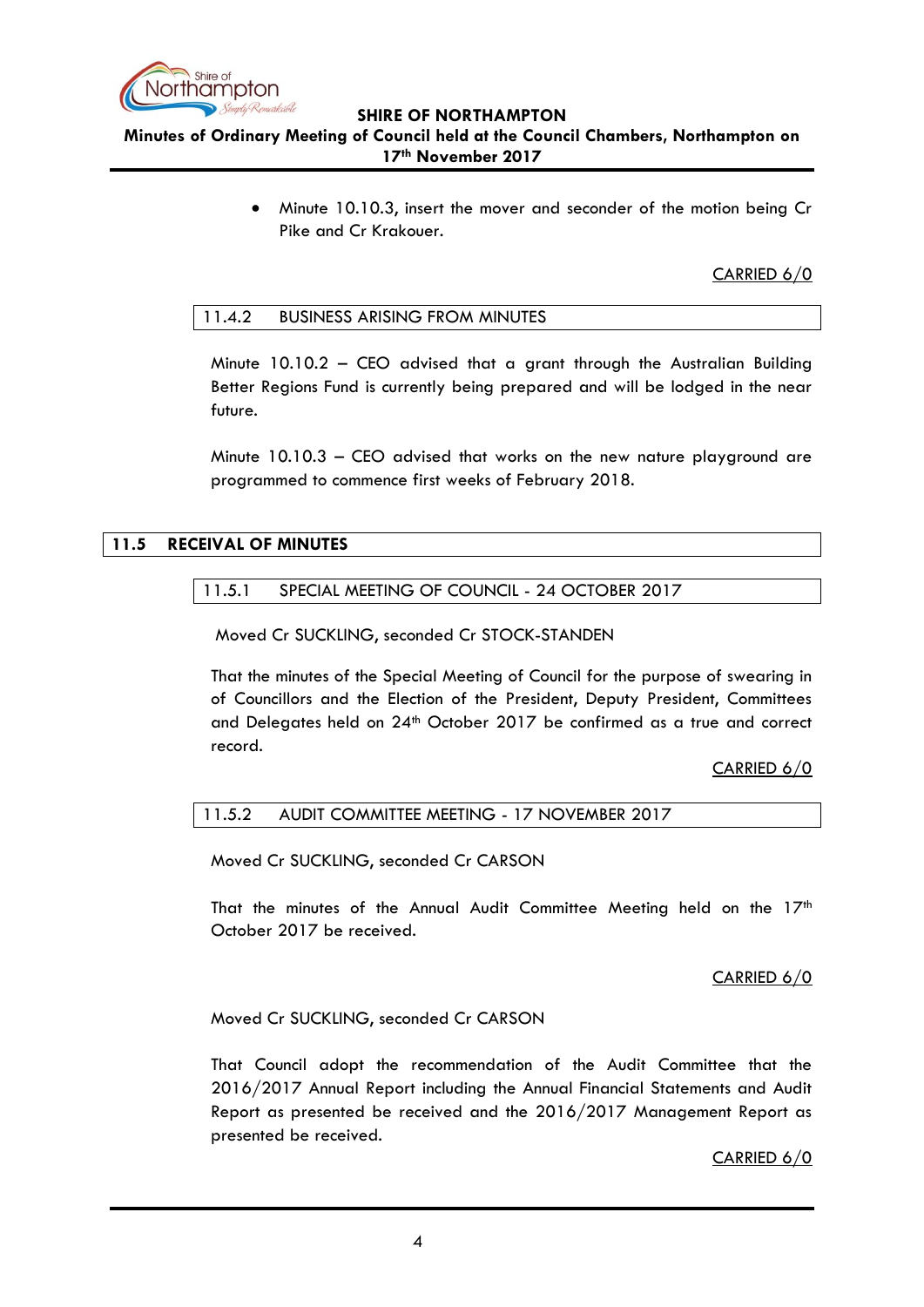

**Minutes of Ordinary Meeting of Council held at the Council Chambers, Northampton on 17th November 2017**

### <span id="page-4-1"></span><span id="page-4-0"></span>**11.6 WORKS REPORT**

11.6.1 INFORMATION ITEMS – MAINTENANCE/CONSTRUCTION WORKS PROGRAM (ITEM 6.1.1)

**Noted** 

#### <span id="page-4-2"></span>11.6.2 ECHIDNA WARNING SIGNS – GEORGE GREY DRIVE

Cr Stock-Standen reported that a number of echidnas are being killed by vehicles on the George Grey Drive Road and suggested that Council correspond to the Main Roads WA to place appropriate signage up to warn road users of the presence of echidnas.

Moved Cr STOCK-STANDEN, seconded Cr SUCKLING

That Council correspond to Main Roads WA requesting advanced warning signs for road users of Echidnas being present in the area, with the signs to be erected at the intersection of George Grey Drive and Port Gregory Road through to the intersection to Lucky Bay.

CARRIED 6/0

Mr Neil Broadhurst departed the meeting at 1.27pm

# <span id="page-4-4"></span><span id="page-4-3"></span>**11.7 HEALTH/BUILDING REPORT**

11.7.1 BUILDING STATISTICS (ITEM 6.2.1)

**Noted** 

Mr Glenn Bangay departed the meeting at 1.28pm.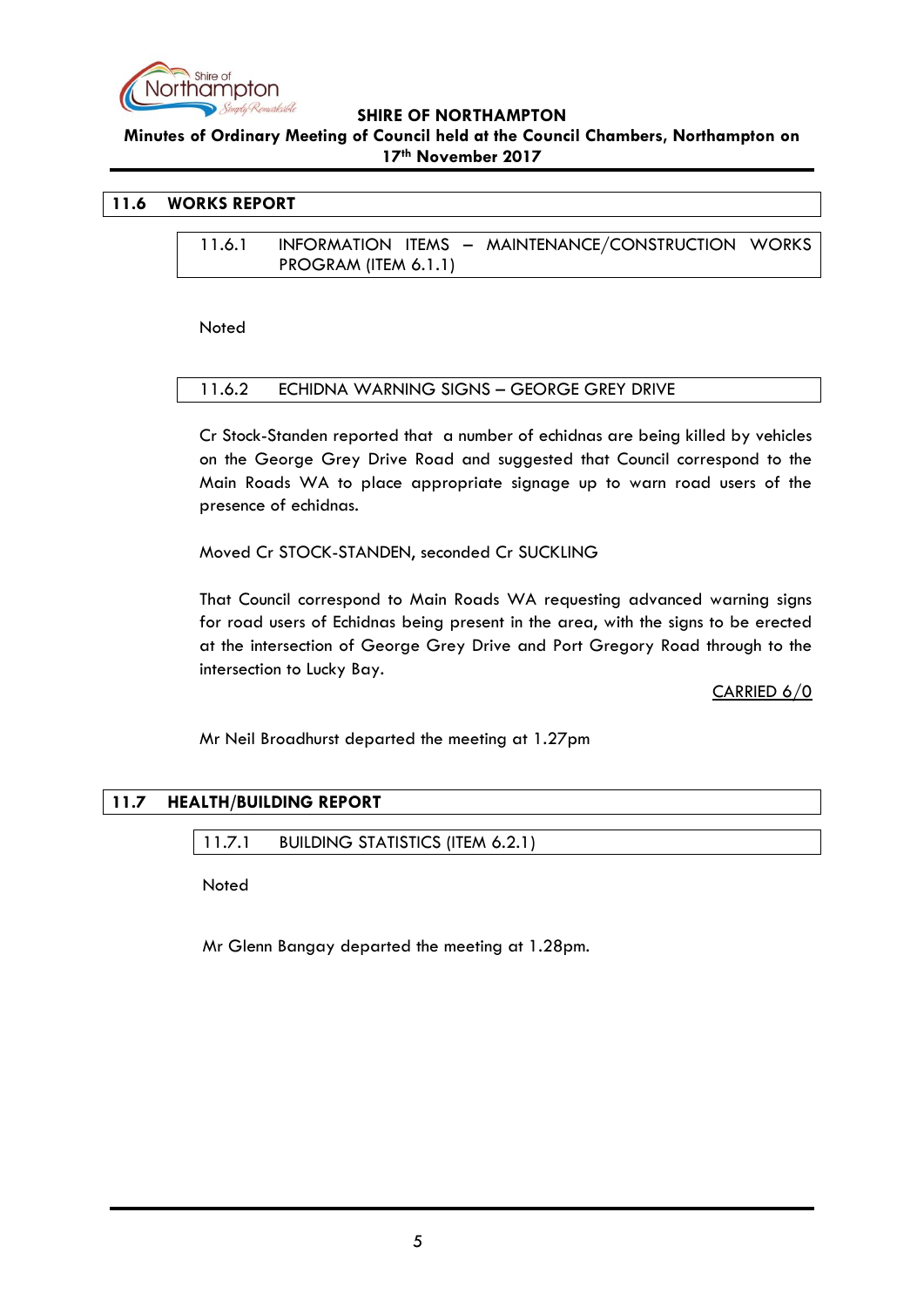

**Minutes of Ordinary Meeting of Council held at the Council Chambers, Northampton on 17th November 2017**

# <span id="page-5-1"></span><span id="page-5-0"></span>**11.8 TOWN PLANNING REPORT**

11.8.1 REQUEST FOR EXTENSION OF DEVELOPMENT APPROVAL - PROPOSED THREE STOREY – SIX (6) MULTIPLE DWELLINGS (RESIDENTIAL) – LOT 400 (NO. 28) GREY STREET, KALBARRI

Moved Cr STOCK-STANDEN, seconded Cr KRAKOUER

That Council grant a two (2) year extension to Development Approval 2013-074 for the development of six (6) multiple dwellings on Lot 400 (No. 28) Grey Street, Kalbarri subject to:

1. The Planning Service fee of \$131.00 is paid by the Applicant/Owner for the extension of current Development Approval.

#### Advice Note

1. The Applicant/Owner being advised that Council will not grant any additional extensions to DA 2013-074 on the basis that the approval period has been extended out to six (6) years from date of original approval.

CARRIED 6/0

# <span id="page-5-2"></span>11.8.2 SUMMARY OF PLANNING INFORMATION ITEMS

Noted.

<span id="page-5-3"></span>11.8.3 REQUEST TO MODIFY LOCATION OF BUILDING ENVELOPE AND PROPOSED DEVELOPMENT OF TWO HOLIDAY ACCOMMODATION UNITS – LOT 3 (NO.9) RANCH COURT, KALBARRI

Moved Cr SMITH, seconded Cr SUCKLING

That Council:

- 1. Resolves to approve the modification of the building envelope on Lot 3 (No. 9) Ranch Court, Kalbarri as presented within Appendix 4 of Agenda Item 6.3.3 of the 17 November 2017 Ordinary Meeting, and subject to:
	- (a) Correspondence being received (from the Department of Biodiversity, Conservation and Attractions or an appropriate Fire Management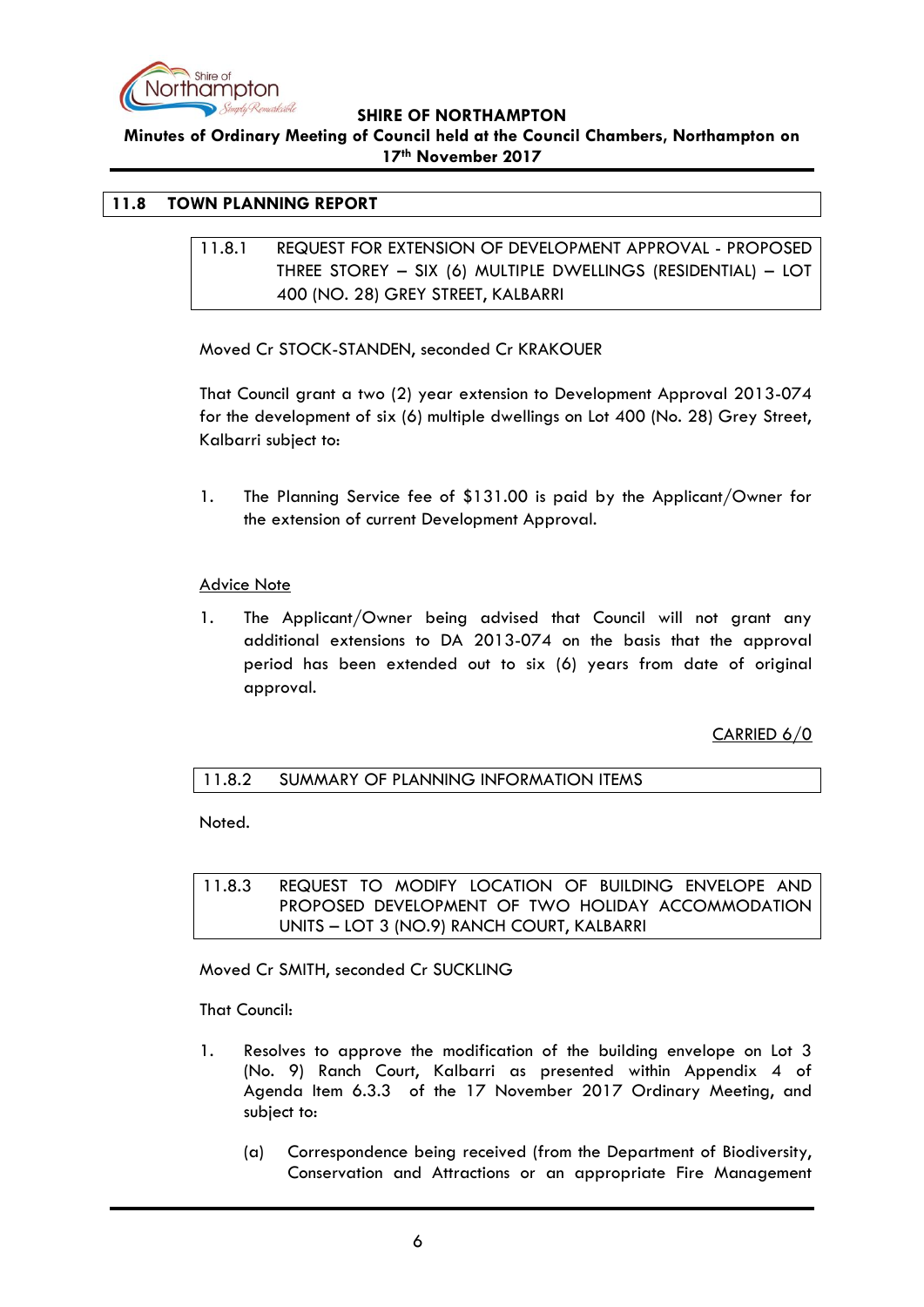

# **Minutes of Ordinary Meeting of Council held at the Council Chambers, Northampton on 17th November 2017**

Authority) that the area of National Park bushland to the rear of the property will be cleared and/or mulched prior to development, so as to provide a fire break/buffer that will sufficiently reduce any BAL rating for the proposed buildings within the building envelope to a BAL-19 or lower; and

- (b) the Big River Ranch Subdivision Guide Plan being amended at the cost of the Applicant/Landowner;
- 2. Grant Development Approval to the proposed 'Holiday Accommodation' use on Lot 3 (No. 9) Ranch Court, Kalbarri, as well as the proposed single dwelling, ancillary dwelling and outbuilding, subject to the following conditions:
	- (a) Development shall be in accordance with the attached approved plan(s) dated [insert date] and subject to any modifications required as a consequence of any condition(s) of this approval. The endorsed plans shall not be modified or altered without the prior written approval of the local government;
	- (b) Any additions to or change of use of any part of the buildings or land (not the subject of this consent/approval) requires further application and development approval for that use/addition;
	- (c) A materials and colour schedule for all buildings shall be submitted to the planning department prior to issuance of a Building Permit, to the approval of the local government (refer to Advice Note 3);
	- (d) A minimum of five (5) carparking bays shall be provided on-site for the following uses:
		- 2 bays for the single dwelling (may be contained within the outbuilding)
		- 1 bay for the ancillary dwelling (adjacent)
		- 1 bay each for the two holiday accommodation units (adjacent)
	- (e) A manoeuvring area, carparking areas and driveway shall be installed, compacted and drained, and thereafter maintained, to a minimum gravel standard, to the approval of the local government;
	- (f) All parking of holiday accommodation guest vehicles (such as boats and trailers) shall be provided for within the property boundary, and the street verge area shall be kept free of such vehicles at all times;
	- (g) A Landscaping Plan shall be submitted for approval by the local government, and once approved, prior to the commencement of the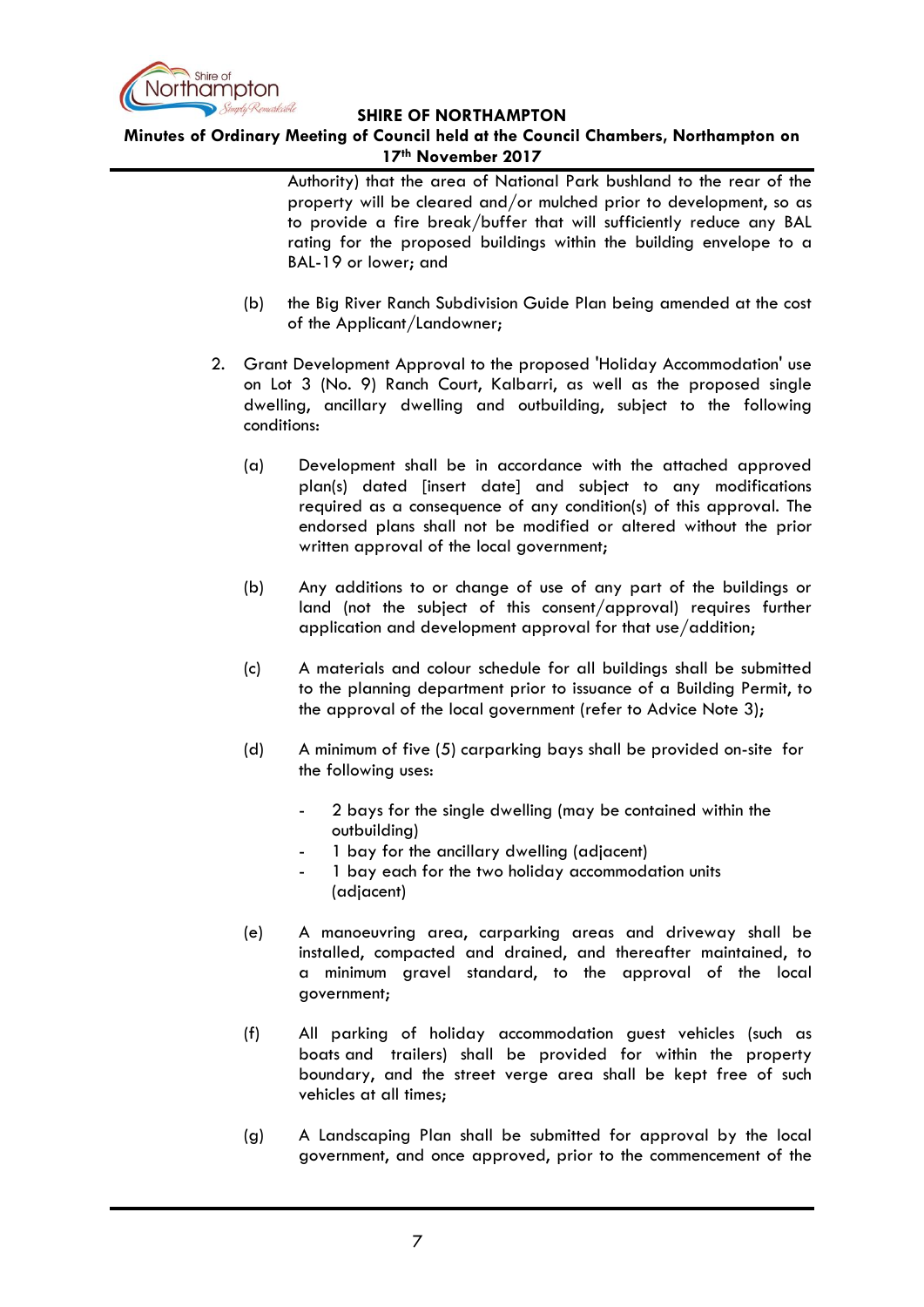

**Minutes of Ordinary Meeting of Council held at the Council Chambers, Northampton on 17th November 2017**

> approved use, the landscaping plan shall be implemented in full and maintained thereafter to the approval of the local government;

- (h) A building permit shall be issued by the local government prior to the commencement of any work on-site;
- (i) All stormwater shall be disposed of on-site to the specifications and approval of the local government;
- (j) Any soils disturbed or deposited on site shall be stabilised to the approval of the local government;
- (k) The outbuilding, holiday accommodation and ancillary dwelling shall not be constructed prior to the completed construction of the single dwelling;
- (l) Trees taller than 3m must be retained except where the tree is dead, diseased or contagious, or its removal is essential for achieving adequate fire protection, or it is located upon an approved building location as per the attached approved plan(s) dated [insert date]*;*
- (m) Clearing of vegetation outside of the approved building envelope must not be undertaken at any time, other than for the purpose of providing a firebreak, to reduce the BAL-rating of buildings, or to provide a vehicular access way;
- (n) The approved outbuilding shall only to be used for general and vehicle storage purposes and minor maintenance upon vehicles housed therein to the approval of the local government, and shall not be used for habitation, commercial or industrial purposes at any time;
- (o) All approved buildings and structures shall be wholly located within the approved building envelope;
- (p) Only that building identified as holiday accommodation on the attached approved plan(s) dated [insert date] shall be used for the purpose of providing short-term holiday accommodation, and the approved use shall not extend to any other buildings or land within the lot without further application being made to the local government for consideration and approval;
- (q) The number of beds to be provided as holiday accommodation shall be advised by the Applicant to the local government prior to the commencement of use, and shall be subject to the local government's approval, and the number of guests using the amenity for holiday accommodation purposes shall be limited to that maximum number of approved guests at all times;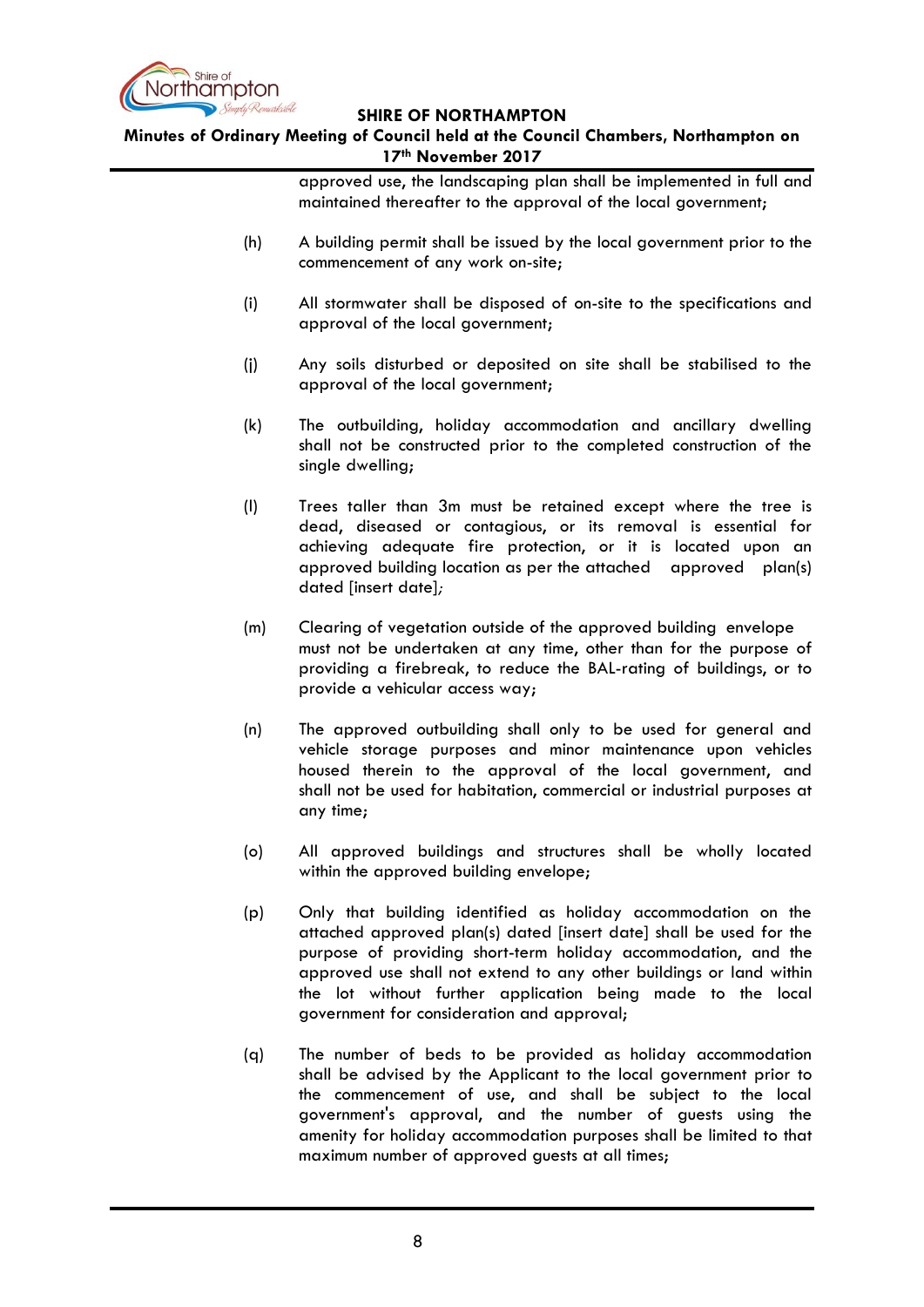

**Minutes of Ordinary Meeting of Council held at the Council Chambers, Northampton on 17th November 2017**

- (r) The holiday accommodation shall only be used for short stay accommodation purposes, with a maximum stay of 3 months occupancy per annum by any single tenant, unless used privately by family members as an extension to the single dwelling; and
- (s) Bin storage and clothes drying areas shall be provided to the rear of the ancillary and single dwellings and holiday accommodation units as required, and be appropriately screened if visible from the view from the street, to the approval of the local government.

*Advice Notes:*

- *Note 1.If the development/use the subject of this approval is not substantially commenced within a period of 2 years, or another period specified in the approval after the date of determination, the approval will lapse and be of no further effect.*
- *Note 2.Where an approval has so lapsed, no development must be carried out without the further approval of the local government having first been sought and obtained.*
- *Note 3.With regard to Condition 2(c), the colours and materials used for all buildings must be sympathetic to existing landscape elements (namely landform and vegetation) and not prejudice the surrounding landscape amenity, as determined by the local government.*
- *Note 4.If an applicant or owner is aggrieved by this determination there is a right of review by the State Administrative Tribunal in accordance with the Planning and Development Act 2005 Part 14. An application must be made within 28 days of determination.*

CARRIED 6/0

# <span id="page-8-1"></span><span id="page-8-0"></span>**11.9 FINANCE REPORT**

#### 11.9.1 ACCOUNTS FOR PAYMENT (ITEM 6.4.1)

Moved Cr STOCK-STANDEN seconded Cr SIMKIN

That Municipal Fund Cheques 21284, 21312 to 21335 inclusive totalling \$65,936.67, Municipal EFT payments numbered EFT17045 to EFT17166 inclusive totalling \$578,735.02, Trust Fund Cheques 2230 to 2237, totalling \$5,948.00, Direct Debit payments numbered GJ0409 to GJ0417 inclusive totalling \$241,492.42 be passed for payment and the items therein be declared authorised expenditure.

CARRIED BY AN ABSOLUTE MAJORITY 6/0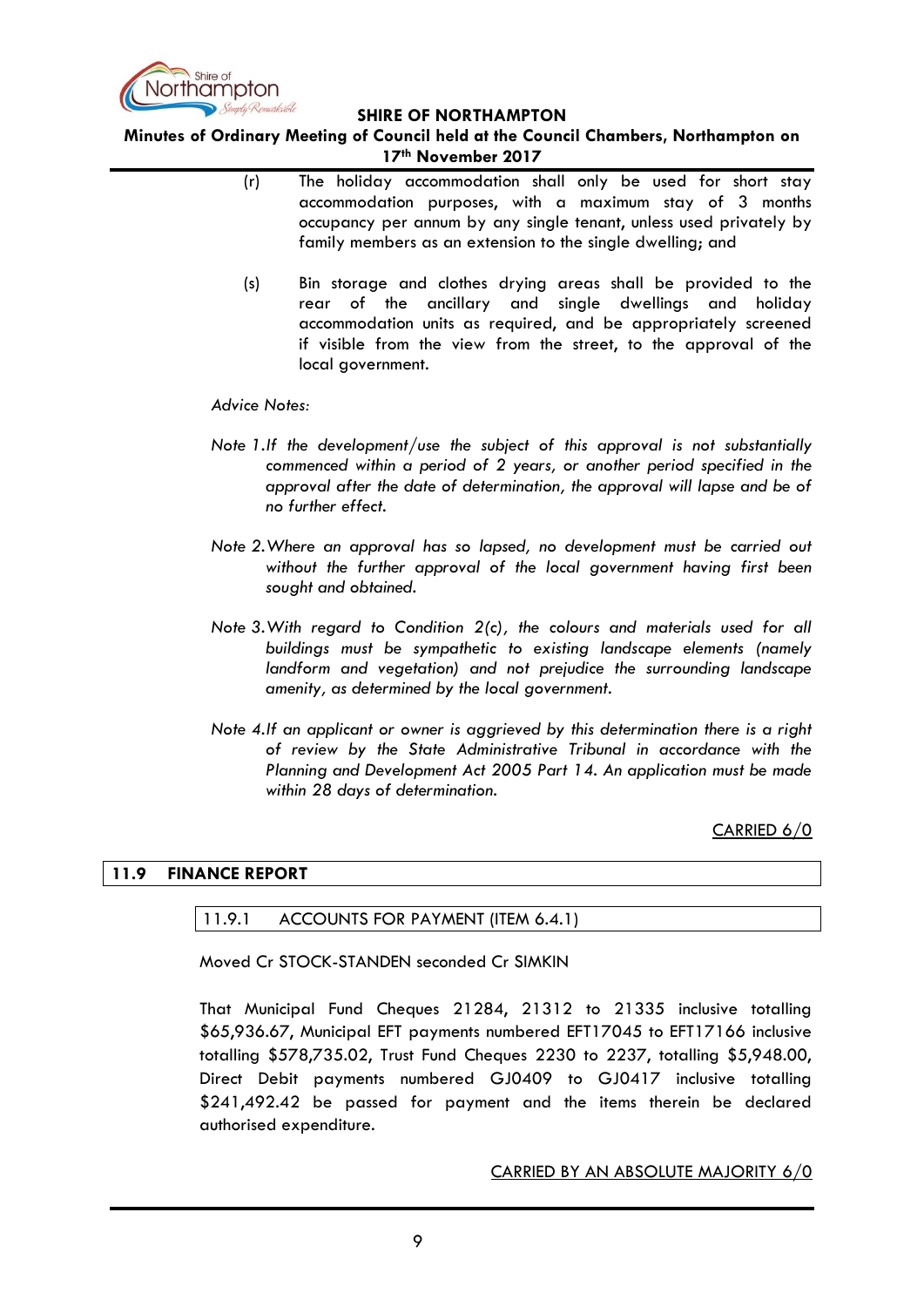

<span id="page-9-0"></span>**Minutes of Ordinary Meeting of Council held at the Council Chambers, Northampton on 17th November 2017**

11.9.2 MONTHLY FINANCIAL STATEMENTS OCTOBER 2017 (ITEM 6.4.2)

Moved Cr CARSON seconded Cr SMITH

That Council adopts the Monthly Financial Report for the period ending 31 October 2017.

CARRIED 6/0

# <span id="page-9-2"></span><span id="page-9-1"></span>**11.10 ADMINISTRATION & CORPORATE REPORT**

11.10.1 CHRISTMAS – NEW YEAR CLOSE DOWN PERIOD (ITEM 6.5.1)

<span id="page-9-3"></span>Noted.

11.10.2 2018 COUNCIL MEETING DATES (ITEM 6.5.2)

Moved Cr SMITH seconded Cr STOCK-STANDEN

1. That Council holds their ordinary meetings on the following dates for 2018:

| February 16th          | July 20th                 |
|------------------------|---------------------------|
| March 16th             | August 17th               |
| April 20 <sup>th</sup> | September 21st            |
| May $18th$             | October 19th              |
| June 15 <sup>th</sup>  | November 16 <sup>th</sup> |
|                        | December 14 <sup>th</sup> |

- 2. That all meetings commence at 1.00pm.
- 3. That the February, June and October meetings be held at the Allen Centre in Kalbarri with all other meetings to be held at the Northampton Council Chambers.

CARRIED 6/0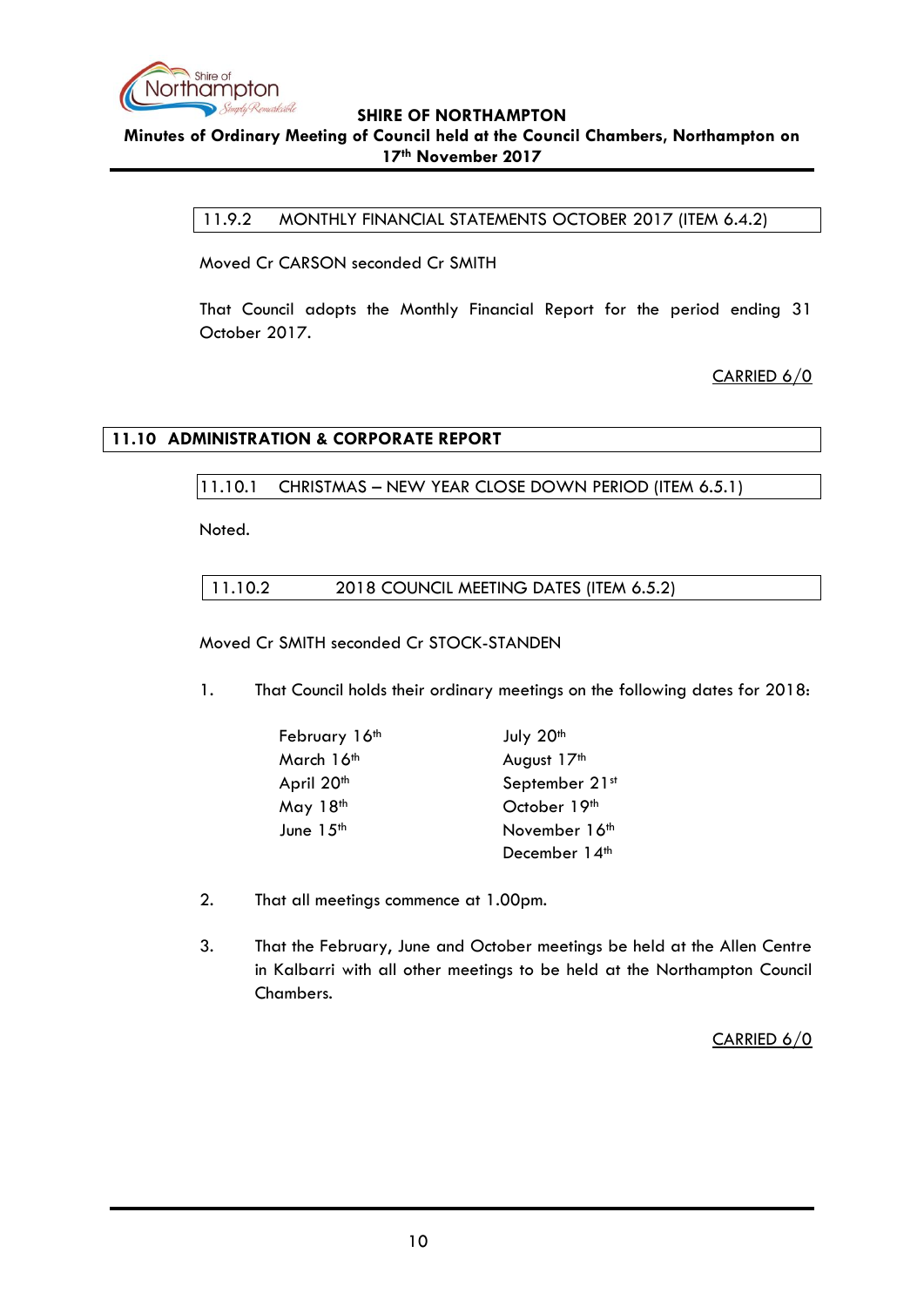

### <span id="page-10-0"></span>**Minutes of Ordinary Meeting of Council held at the Council Chambers, Northampton on 17th November 2017**

11.10.3 2016 - 17 ANNUAL REPORT (ITEM 6.5.3)

Moved Cr SUCKLING, seconded Cr STOCK-STANDEN

That the Annual Electors meeting be held Friday 15<sup>th</sup> December 2017 commencing at 5.00pm at the Northampton Council Chambers.

CARRIED 6/0

<span id="page-10-1"></span>11.10.4 ADDITIONAL COSTS – KALBARRI SPORT & RECREATION VERANDAH EXTENSIONS (ITEM 6.5.4)

Moved Cr SIMKIN, seconded Cr SMITH

That Council:

- 1. Authorise additional expenditure to complete the Kalbarri Sport and Recreation Club verandah extensions with the lining of the roof, closure of the fascias, installation of drainage and minor electrical repairs of an estimated cost of \$12,000 due to a budget error.
- 2. That the 2017/18 budget provision of \$20,000 for the intended construction of a shed for the Kalbarri community bus be utilised for the above costs with a provision for the shed to be re-listed in the 2018/19 Budget.
- 3. That, due to budget constraints, funding not be approved for the construction of the southern wall as requested and this be listed for consideration in the Draft 2018/19 Budget, however should the Kalbarri Sport and Recreation Club wish to progress with the wall construction at their own cost then they are approved to do so.

# CARRIED BY AN ABSOLUTE MAJORITY 6/0

# <span id="page-10-2"></span>11.10.5 BASF PORT GREGORY WATER SUPPLY USE (ITEM 6.5.5)

Moved Cr KRAKOUER, seconded Cr SUCKLING

That Council charges an annual fee of \$1,500 (plus GST) to BASF for water consumption from the Port Gregory Water Supply and this fee be increased annually by the Perth March quarter CPI.

CARRIED 6/0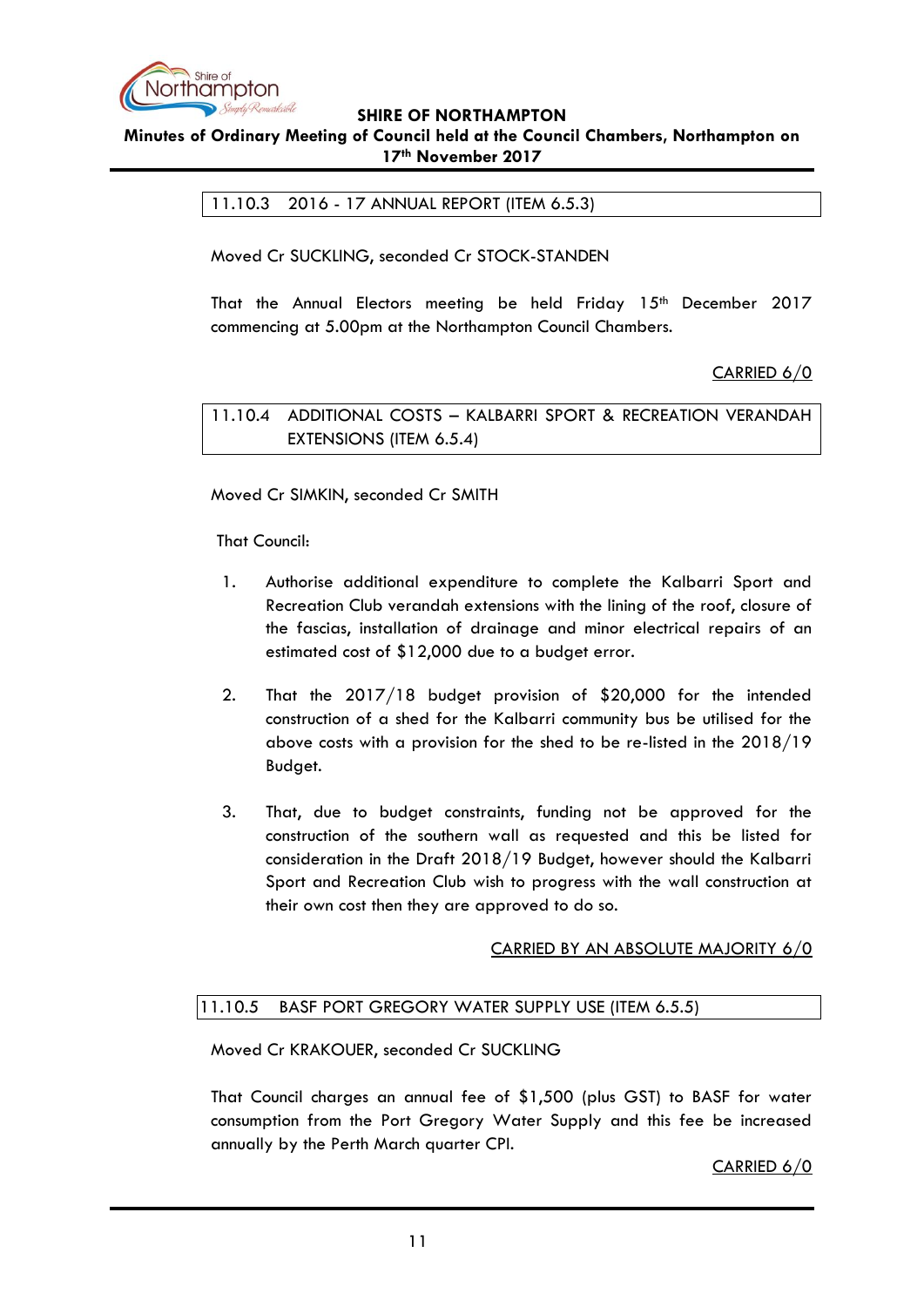

# <span id="page-11-0"></span>**Minutes of Ordinary Meeting of Council held at the Council Chambers, Northampton on 17th November 2017**

# 11.10.6 PARK LAND RUBBISH BIN SURROUNDS (ITEM 6.5.6)

The President adjourned the meeting to allow Councillors to inspect the bin surround prototype from 1.50pm to 1.57pm.

Moved Cr SUCKLING, seconded Cr CARSON

That Council list for consideration in the 2018/19 Budget a provision of \$14,000 for the purchase of six bin surrounds for placement in park lands in Northampton with specific cut out side designs as recommended in the Administration and Corporate report.

CARRIED 6/0

# <span id="page-11-1"></span>11.10.7 GLANCE COVE STRATA ACCESS (ITEM 6.5.7)

By a show of hands, a majority of Councillors did not wish to adopt the officer's recommendation as the Council considered that using part of Lot 19 for access will be detrimental to the future use and value of this lot.

Moved Cr STOCK-STANDEN, seconded Cr CARSON

That Council not accept the request from the Glance Cove Strata Council for an access way across Council Lot 19 to access their strata easement.

# CARRIED 6/0

<span id="page-11-2"></span>11.10.8 PROPOSED NORTHAMPTON TO DONGARA BY-PASS ROAD (ITEM 6.5.8)

Moved Cr SIMKIN, seconded Cr SUCKLING

That Council:

- 1. Revoke Minute Number 12.10.3 of the 16 December 2016 Council Meeting; and
- 2. Support Option 4 (as presented within the Agenda Item 6.5.8 at Appendix 1) as being the preferred option based upon the matters raised, subject to the following:
	- (a) That NWCH is to remain as is, maintained to its current standard and be under the control of the State Government;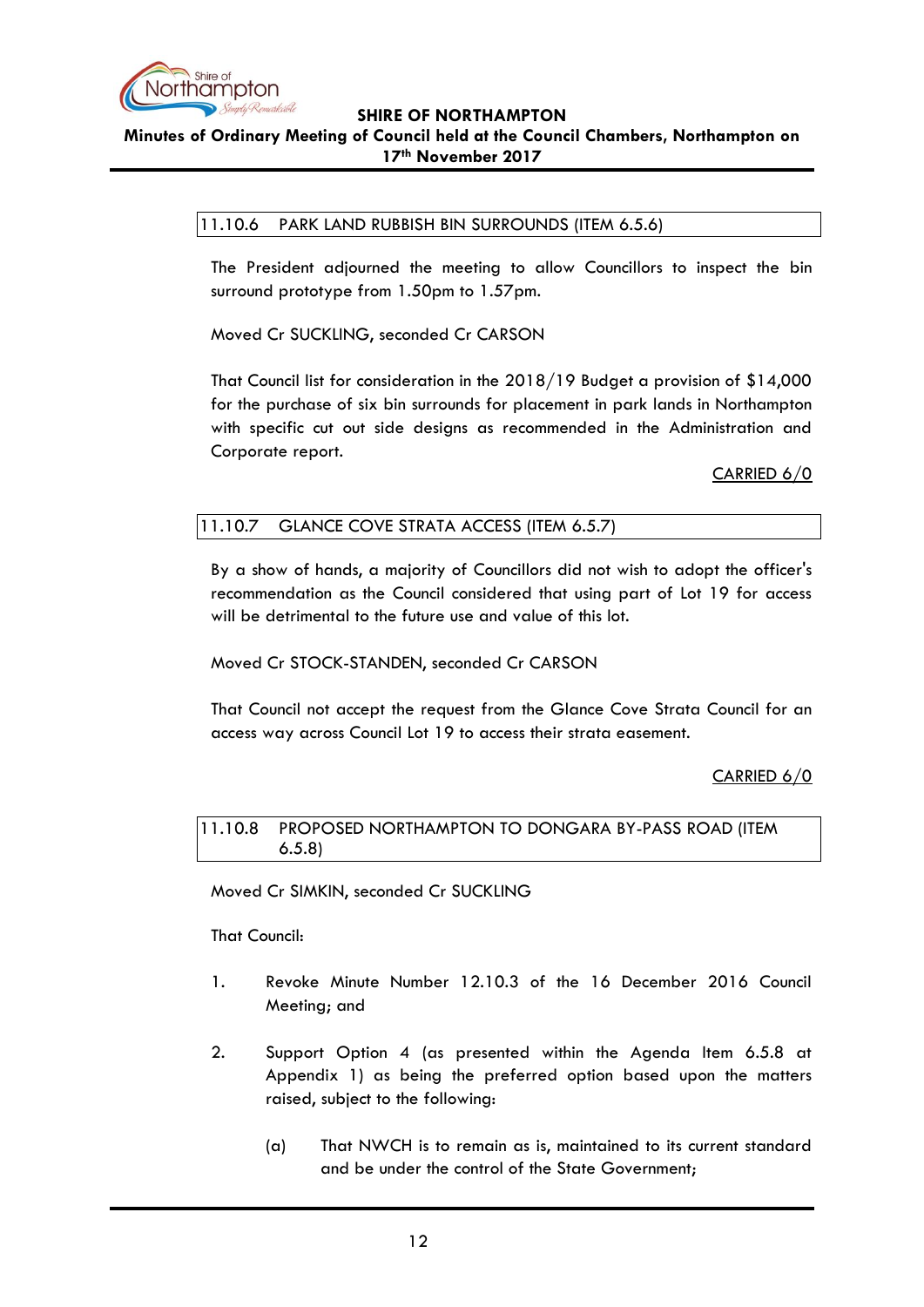

**Minutes of Ordinary Meeting of Council held at the Council Chambers, Northampton on 17th November 2017**

- (b) That all land requirements associated with Option 4 be purchased from existing landowners as a priority;
- (c) That the construction of the Northampton Bypass be prioritised as Stage 1 of the new road works;
- (d) That the ONIC (Oakajee Narngalu Industrial Corridor) route lands be immediately purchased.

# CARRIED BY AN ABSOLUTE MAJORITY 6/0

<span id="page-12-0"></span>11.10.9 CO-LOCATION OF KALBARRI TOWN TALK & SEABREES KIDS CARE (ITEM 6.5.9)

Moved Cr STOCK-STANDEN, seconded Cr SMITH

That Council:

- 1. Support the collocation of the Kalbarri Town Talk and the Seabrees Kids Care at the Council owned premises on Lot 175 Kaiber Street, Kalbarri and that a grant application for funding to undertake required renovations to allow the collocation be sought.
- 2. Subject to the awarding of a grant for the project, Council commit \$10,000 with the 2017/18 provision for the upgrade of the Northampton office telephone system be used for the above purpose and the upgrade be re-listed for consideration in the 2018/19 Budget.
- 3. Should the grant application for funding be unsuccessful this project be listed for consideration within the draft 2018/19 Budget.

CARRIED 6/0

# <span id="page-12-1"></span>11.10.10 LEASE - PART LOT 101 MITCHELL STREET, HORROCKS (ITEM 6.5.10)

Moved Cr SMITH, seconded Cr STOCK-STANDEN

That Council:

1. Delete Clause 1.1(c) which refers to no reduction in rent; and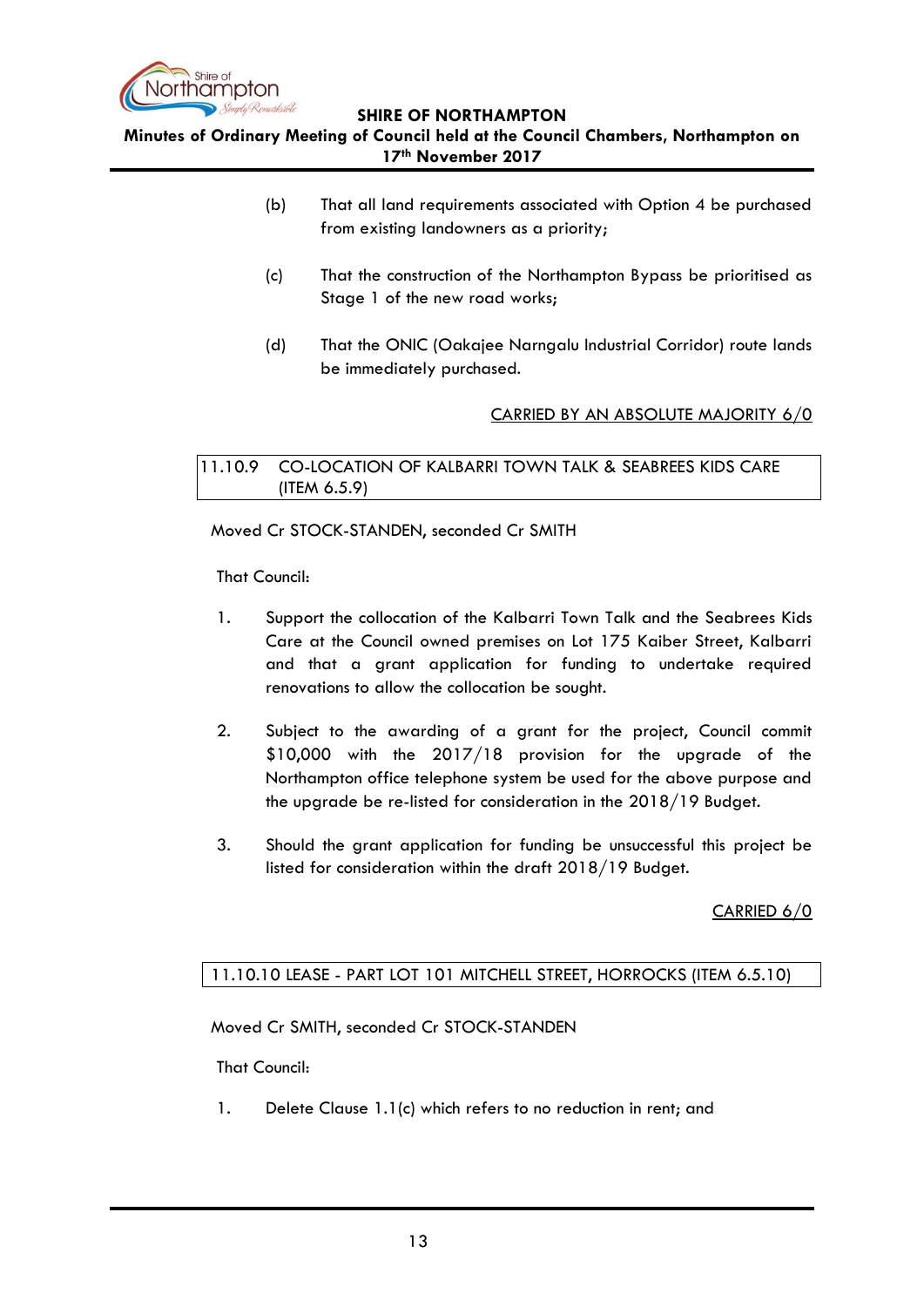

**Minutes of Ordinary Meeting of Council held at the Council Chambers, Northampton on 17th November 2017**

> 2. Provide a definition clause for Schedule 2 Clause 1.2 for "commencement of development" as being the start of earthworks and installation of services.

> > CARRIED 6/0

# <span id="page-13-0"></span>**11.11 SHIRE PRESIDENT'S REPORT**

Since the last Council meeting Cr Simkin reported on his attendance at the following:

11/11/2017 Northampton RSL Remembrance Day Dinner

14/11/2017 Dongara to Northampton Transport Corridor (DNTC) meeting with 4 Shires

# <span id="page-13-1"></span>**11.12 DEPUTY SHIRE PRESIDENT'S REPORT**

Since the last Council meeting Cr Krakouer reported on his attendance at the following:

2/11/2017 Inspection of Murchison River squatters camps with CEO

# <span id="page-13-3"></span><span id="page-13-2"></span>**11.13 COUNCILLORS' REPORTS**

11.13.1 CR SMITH

Since the last Council meeting Cr Smith reported on his attendance at:

1/11/2017 Kalbarri Roadwise Committee Meeting

# <span id="page-13-4"></span>11.13.2 CR SUCKLING

Since the last Council meeting Cr Suckling reported on her attendance at:

15/11/2017 Lions Park Opening/Sun downer

# <span id="page-13-5"></span>**11.14 INFORMATION BULLETIN**

**Noted**